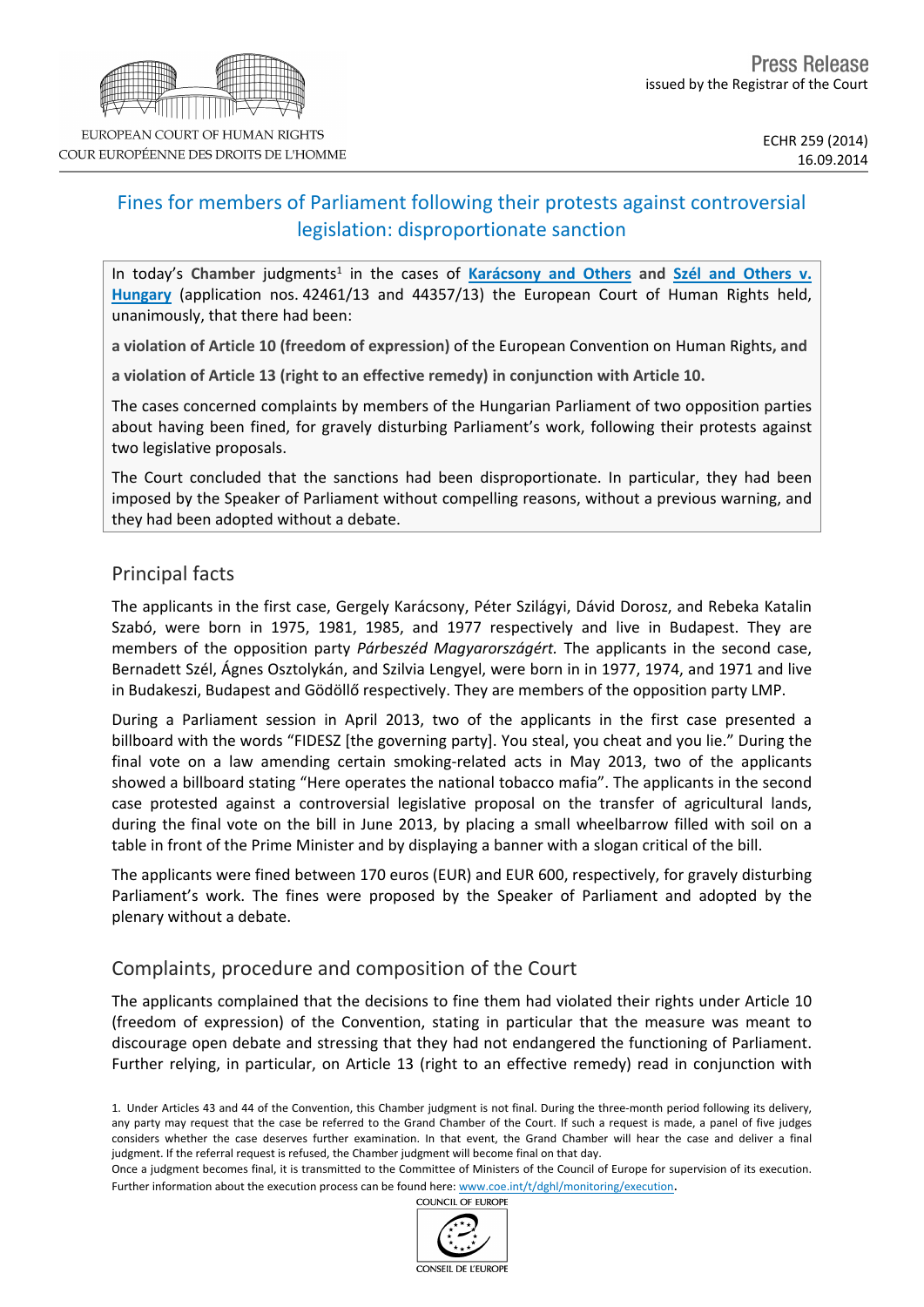Article 10, they further complained that under Hungarian law they did not have any remedy available in respect of that complaint.

The application was lodged with the European Court of Human Rights on 14 June 2013.

Judgment was given by a Chamber of seven judges, composed as follows:

Guido **Raimondi** (Italy), *President*, Işıl **Karakaş** (Turkey), András **Sajó** (Hungary), Nebojša **Vučinić** (Montenegro), Egidijus **Kūris** (Lithuania), Robert **Spano** (Iceland), Jon Fridrik **Kjølbro** (Denmark),

and also Stanley **Naismith**, *Section Registrar.*

Decision of the Court

### Article 10

The Court considered that, as the applicants had been fined as a sanction for expressions which they had made, there had been an interference with their right to freedom of expression. The Court accepted the Hungarian Government's argument that the interference had pursued legitimate aims, namely the protection of the rights of others – Parliament's – and the prevention of disorder, within the meaning of Article 10.

As regards the question of whether the interference had been proportionate to the legitimate aims pursued, the Court underlined that, in a democratic society, freedom of expression was especially important for elected representatives of the people – Parliament being an essential forum for political debate. In that context, the Court did not accept the Government's argument that political expression in Parliament deserved lesser protection because of the immunity granted to its members.

The applicants, members of the parliamentary opposition, had expressed their views on public matters of the highest political importance: on the Government's project to re-regulate tobacco retail – in the case of *Karácsony and Others* – and on land-related legislation – in the case of *Szél and Others* – respectively. The Court considered the symbolic element an important constituent part of their expression.

Showing billboards, displaying a banner and using a megaphone, respectively, had been part of the applicants' political expression. These expressive acts of protest could not be equated in their function and effect with the speech opportunity which they been granted during the debate time. It had to be noted that the conditions of publicity were also different on the occasion of the vote on the respective legislation in comparison with the debate time. Furthermore, the Court underlined the particular importance of ensuring the right of minority members and parties in Parliament to express their opinions, and the right of the public to hear them.

Concerning the actual infringement of the rights of others, the Court was satisfied that the applicants' expressions had not created a significant disturbance. They had not delayed or prevented either the parliamentary debate or the vote. While they had made offensive accusations against the Government's policies, those accusations had not challenged the authority of Parliament.

Underlining the importance of impartiality in matters of disciplinary action in Parliament, the Court considered it significant that the sanctions against the applicants had been imposed by Parliament without debate and the Speaker had not given any warning to them. Parliament's decision imposing